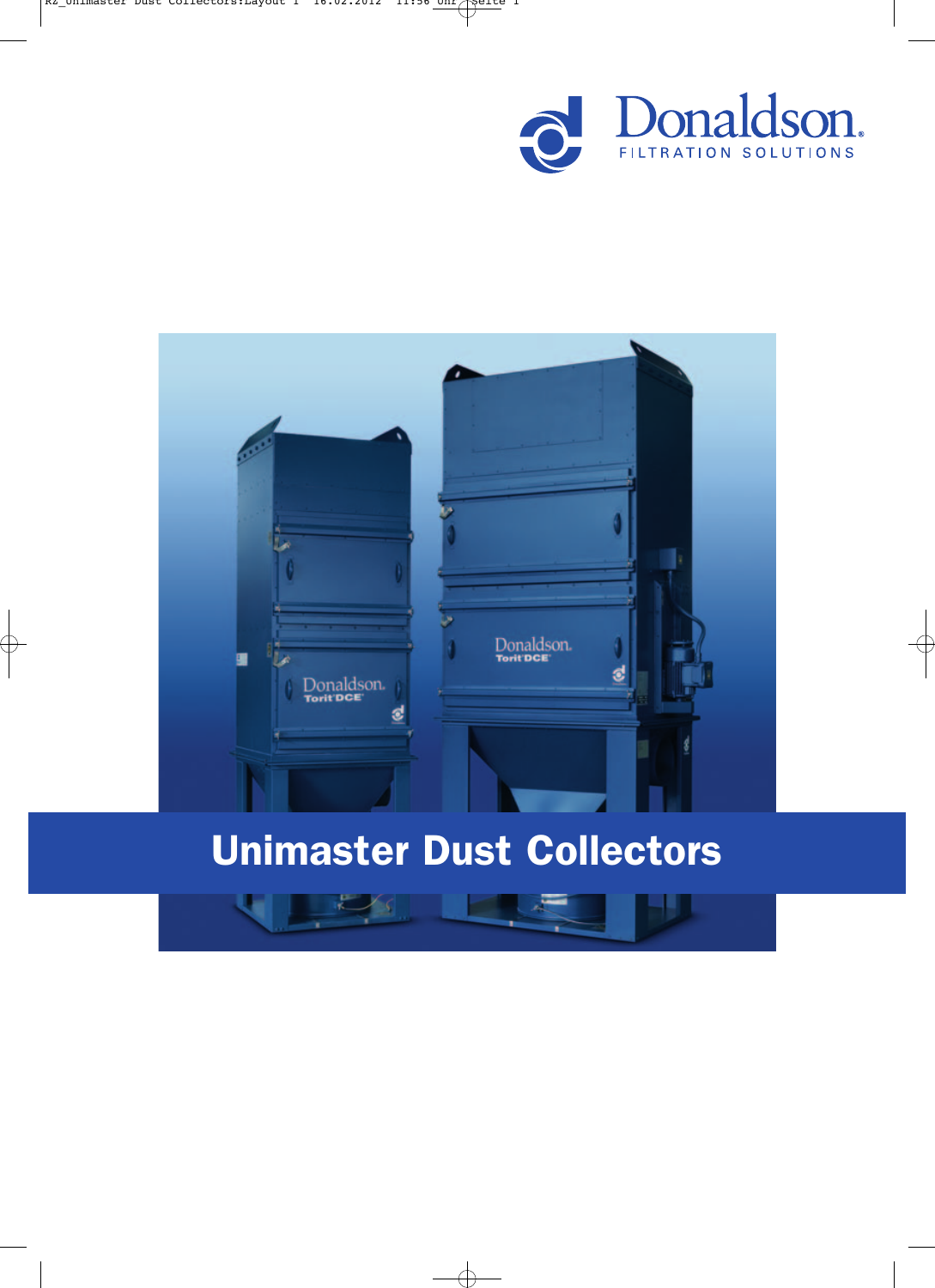## **High Capacity and Compact Design**

## Compact and Versatile

The Unimaster dust control unit is the most economical and effective solution for a diverse range of nuisance dust problems throughout the industry. The Unimaster's unrivalled quality and versatility mean that it is suitable for a multitude of applications. As a result, the Unimaster range is Donaldson's most universally accepted dust collector.



## Dust Capture at All Points

The Unimaster is an ideal dust collector for intermittent operations in plant processes. Several small self contained Unimaster units can be placed at the points of dust generation. This approach results in total dust capture and flexibility of operation.

## Principle of Operation Air Flow

Contaminated air from the dust generation source is drawn through the inlet to the filter by the fan. Initially some preseparation takes place as heavier dust particles lose momentum and fall into the collection bin or hopper. Finer dusts are carried up to the filter elements where they are retained on the outer surface of the filter fabric. The cleaned air is then passed through the filter fabric into the fan chamber and discharged.

#### **Cleaning**

When the fan is switched off the filter fabric cleaning cycle is automatically activated. The collected dust is then dislodged from the filter elements and falls into the collection bin below.

## Features and Benefits:

- Lower operating and energy costs
- Simplified maintenance
- Lower capital cost
- Plant flexibility -
- Minimisation of safety hazards  $\blacktriangleright$

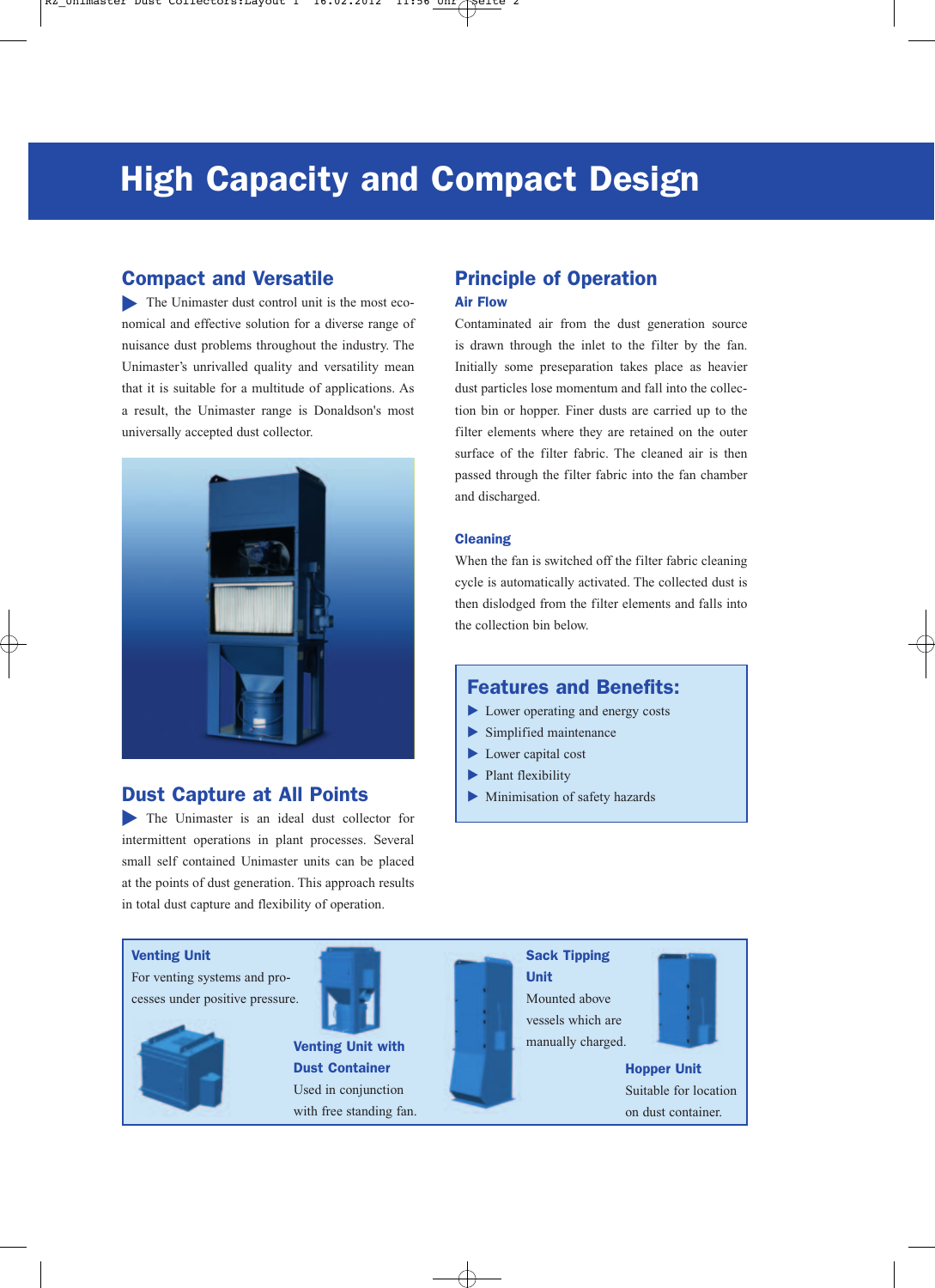## A Complete Range of Accessories

## Acoustic Diffusers

Integrated as standard. Capable of reducing noise levels to typically below 80dB(A) measured at 1 metre from the unit.

#### Filtration Media

variety of filtration media available to suit many applications. Polyester, Polyester Antistatic, Polyester Oleophobic, Polyester Oleophobic Antistatic, Tetratex, Tetratex Antistatic.

Pressure Balance Pipe Ensures the stability of **Figure 1.1** the dust collection bag allowing for the safe removal of collected material.





## Secondary Filter or Absolute Filter

Can be fitted to Unimasters handling hazardous dusts. It also acts as a fail safe device should the main filter element become damaged.

### Static Earthing

Should the material being handled generate a static charge this can be safely dissipated to earth.

Circular inlet for easy connection to ducting.

#### Explosion Relief

Bursting panels consist of a membrane with internal supporting mesh located on the dirty side of the unit and is ATEX compliant.

Also Available - a stainless steel version for most units

## Universally Tried, Tested and Trusted

## Versatile range

Over 500 combinations and numerous ancillaries.

#### Compact

With flat envelope shaped multipad filters to provide maximum fabric area for minimum floor space.

#### Filter materials

A range of fabrics to suit any application.

#### Advanced fan design

Reduced noise levels and enhanced efficiency and performance.

### Controller and Motor starter

Easy to install /connect. Ensures the filtration efficiency is properly maintained.

### Cost effective

No requirement for compressed air.